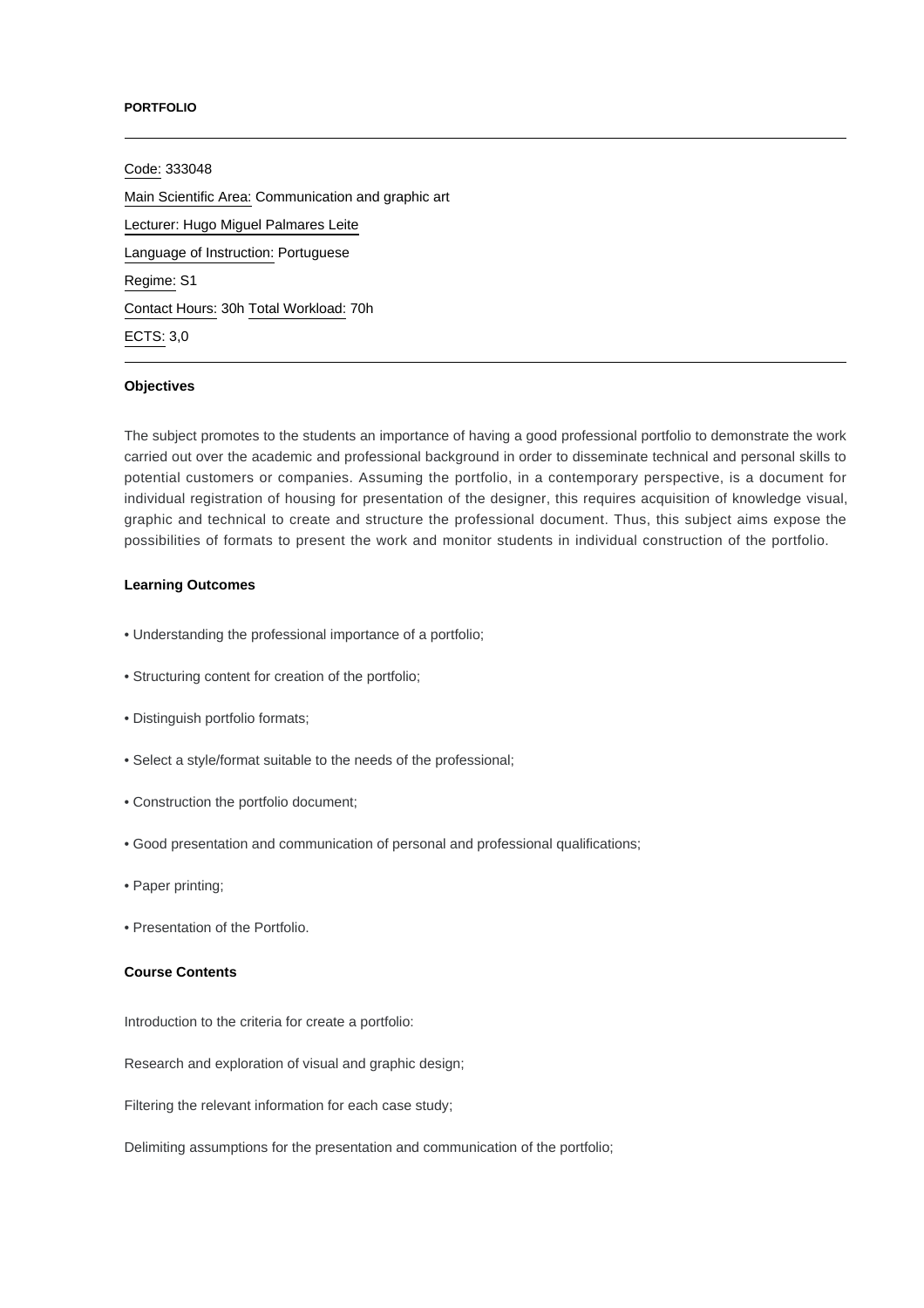Stimulate for creation the personal style to show and sell work.

## Development work:

- Structuring the content to create a portfolio;
- Review all the work done throughout the course;
- Create a communication and presentation style;
- Develop a A4 booklet in Illustrator;
- Printing;
- Presentation of the Portfolio magazine.

# **Recommended Bibliography**

·Choklat, A. (2013). Footwear design. London: Laurence King.

·McLaren, T., Armstrong-Gibbs F., Meacher C., (2016). Marketing Fashion Footwear: The Business of Shoes. Bloomsbury Academic.

·Miller, S. T. (2012). Drawing fashion accessories. London: Laurence King Publishing.

#### **Learning and Teaching Methods**

Through this curricular unit students acquire practical knowledge in the area of portfolio, stimulates and equates the fundamental factors of portfolioas a means of own's work communication.

## **Assessment Methods**

Evaluation criteria:

- Use the correct techniques for creating a professional portfolio;
- Planning and work organization;
- Ability of oral, written and graphic communication;
- Creativity;
- Ability to respond to the problems;
- Attendance and punctuality.

In case the UC works remotely, the assessment must take place in person, even if combined with online mid-term assessment methods.

This curricular unit does not include examin its evaluation regime.